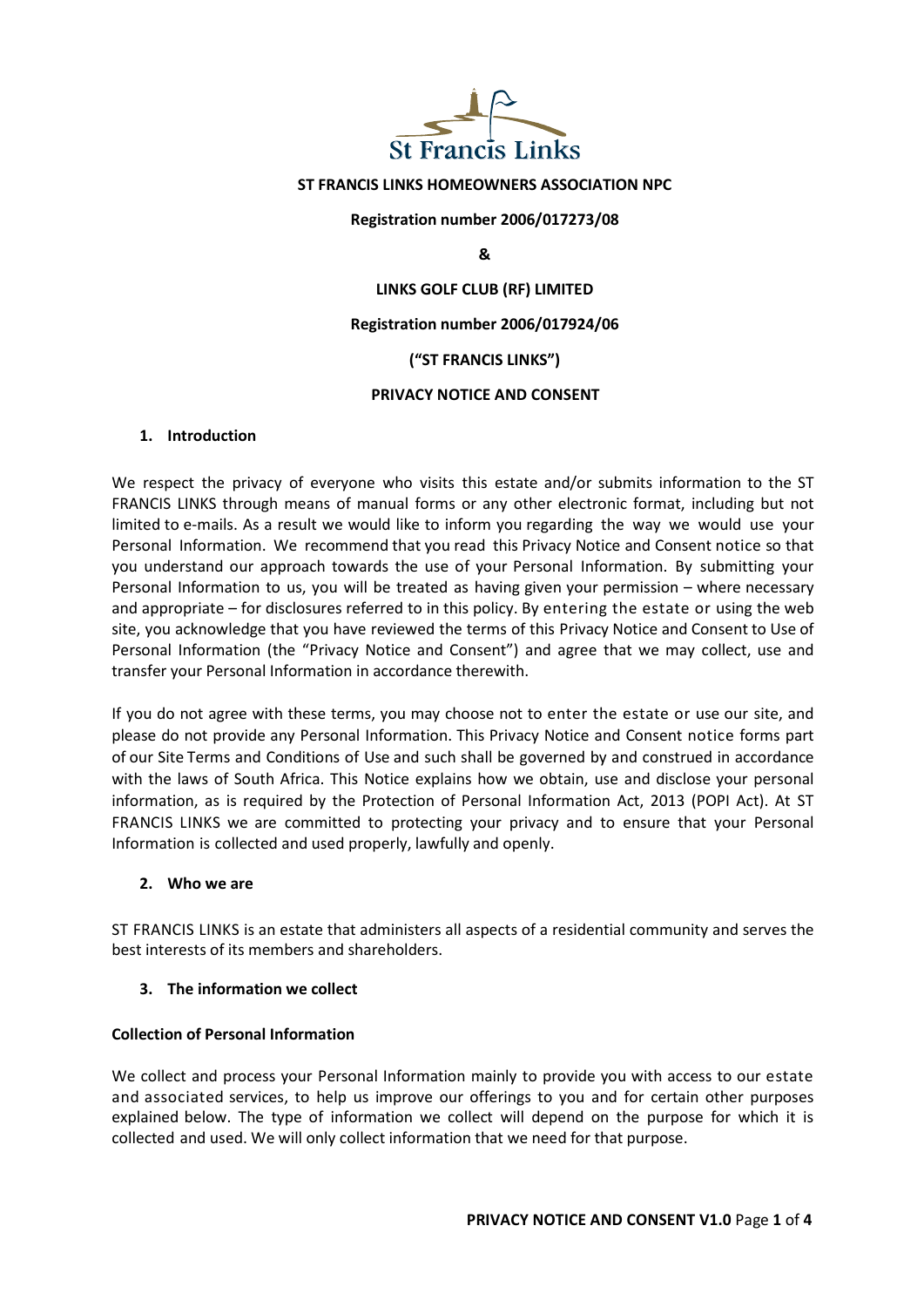We collect information directly from you where you provide us with your personal and other a p p l i c a b l e details, when you submit enquiries or forms to us, or contact us. Where possible, we will inform you to what information you are required to provide to us and the reason the information is needed. Personal information may include but is not limited to:

- Your name and surname
- The names and surnames your family members including children
- Your stand number and/or physical address details
- Your email address
- Your telephone/cell number
- Your vehicle/s identification
- Your bank details
- Your biometric information for secure access

# Collection of Non-Personal Information

We may automatically collect non-Personal Information about you such as the type of internet browsers you use or the website from which you linked to our website. We may also aggregate details which you have submitted to the site. You cannot be identified from this information and it is only used to assist us in providing an effective service on this web site. We may from time to time supply third parties with this non-personal or aggregated data for uses in connection with this website. We may from time to time supply third parties with this non-personal or aggregated data for uses in connection with this website.

# 4. How we use your information

We will use your Personal and Non-Personal Information only for the purposes for which it was collected or agreed with you, for example:

- To confirm and verify your identity or to verify that you are a homeowner, resident, worker, contractor or visitor for security purposes.
- To carry out our obligations arising from any contracts entered into between you and us.
- To notify you about changes to our services.
- For the detection and prevention of fraud, crime, or other malpractice.
- To conduct members satisfaction research or for statistical analysis.
- For audit and record keeping purposes.
- In connection with legal proceedings.
- We will also use your Personal Information to comply with legal and regulatory requirements or industry codes to which we subscribe or which apply to us, or when it is otherwise allowed by law.
- To contact you regarding services which may be of interest to you, provided you have given us consent to do so or you have previously requested a service from us and the communication is relevant or related to that prior request and made within any timeframes established by applicable laws.
- You can opt out of receiving communications from us at any time. Any direct communications that we send to you will provide you with the information and means necessary to opt out.
- To respond to your queries or comments.
- Where we collect Personal Information for a specific purpose, we will not keep it for longer than is necessary to fulfil that purpose, unless we have to keep it for legitimate business or legal reasons. In order to protect information from accidental or malicious destruction, when we delete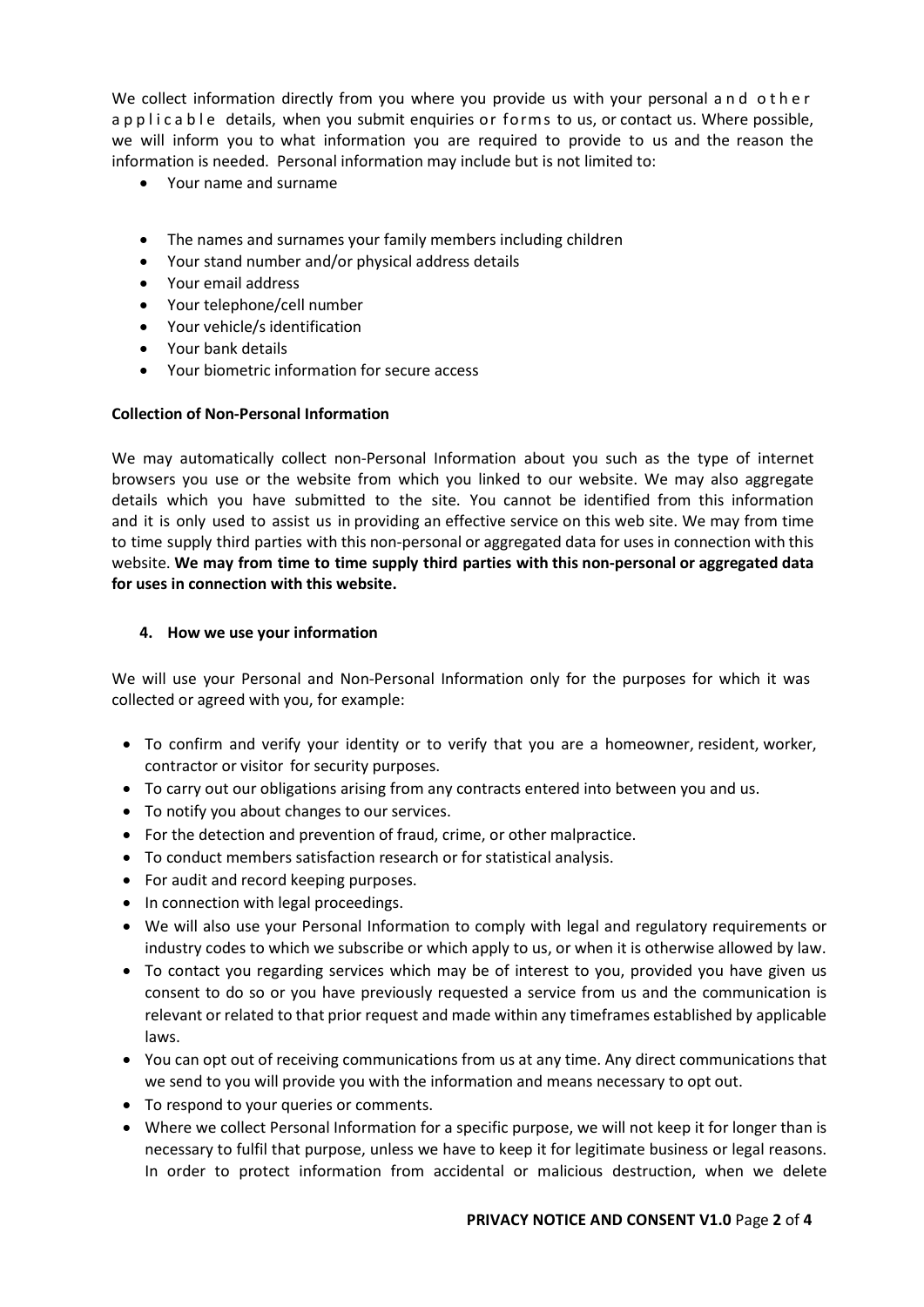information from our services we may not immediately delete residual copies from our servers or remove information from our backup systems.

# 5. Disclosure of Personal Information

We may disclose your Personal Information to our service providers who are involved in the delivery of products or services to you. We have agreements in place to ensure that they comply with these privacy terms.

We may share your Personal Information with, and obtain information about you from:

• Third parties for the purposes listed above;

We may also disclose your information:

- Where we have a duty or a right to disclose in terms of law or industry codes;
- Where we believe it is necessary to protect our rights.

# 6. Personal Information Security

We are legally obliged to provide adequate protection for the Personal Information we hold and to stop unauthorised access and use of personal information. We will, on an on-going basis, continue to review our security controls and related processes to ensure that your Personal Information is secure.

Our security policies and procedures will cover:

- Physical security;
- Computer and network security;
- Access to personal information;
- Secure communications;
- Security in contracting out activities or functions;
- Retention and disposal of personal information; acceptable usage of personal information;
- Governance and regulatory issues;
- Investigating and reacting to security and estate management incidents.

When we contract with third parties, we impose appropriate security, privacy and confidentiality obligations on them to ensure that Personal Information that we remain responsible for, is kept secure.

We will ensure that anyone to whom we pass your Personal Information agrees to treat your information with the same level of protection as we are obliged to.

## 7. Access to your Personal Information

You have the right to request a copy of the Personal Information we hold about you. To do this, simply contact us at the numbers/addresses listed on our home page and specify what information you would like. We will take all reasonable steps to confirm your identity before providing details of your personal information.